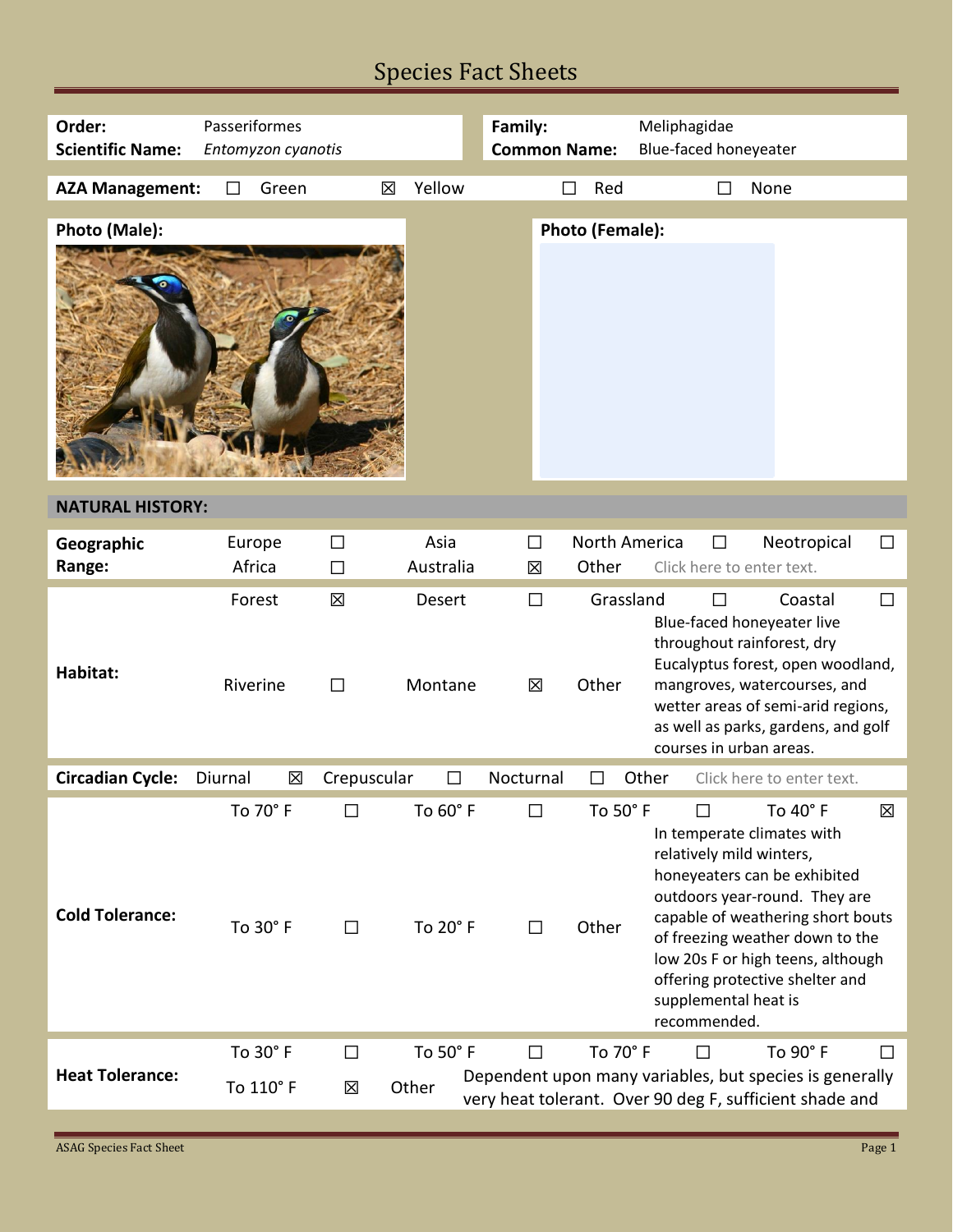## Species Fact Sheets

|                                                                                                                                                                    | or misting should be provided for relief from heat.                                                                                              |                                                                |                                                                                                                                                                                                              |                                                                                                           |                                             |                          |                                                                   |        |                                               |        |  |
|--------------------------------------------------------------------------------------------------------------------------------------------------------------------|--------------------------------------------------------------------------------------------------------------------------------------------------|----------------------------------------------------------------|--------------------------------------------------------------------------------------------------------------------------------------------------------------------------------------------------------------|-----------------------------------------------------------------------------------------------------------|---------------------------------------------|--------------------------|-------------------------------------------------------------------|--------|-----------------------------------------------|--------|--|
| Diet:                                                                                                                                                              |                                                                                                                                                  | Frugivore                                                      | $\Box$                                                                                                                                                                                                       | Carnivore                                                                                                 | $\Box$                                      |                          | Piscivore                                                         | $\Box$ | Insectivore                                   | $\Box$ |  |
|                                                                                                                                                                    |                                                                                                                                                  | <b>Nectivore</b>                                               | П                                                                                                                                                                                                            | Omnivore                                                                                                  | 冈                                           |                          | Folivore                                                          | $\Box$ | Other (Add Below)                             | П      |  |
|                                                                                                                                                                    | <b>Captive Dietary Needs:</b>                                                                                                                    |                                                                |                                                                                                                                                                                                              |                                                                                                           |                                             |                          |                                                                   |        |                                               |        |  |
|                                                                                                                                                                    |                                                                                                                                                  |                                                                | Honeyeaters feed mainly on fruits, insects and nectar from flowers of native and exotic plants. They                                                                                                         |                                                                                                           |                                             |                          |                                                                   |        |                                               |        |  |
|                                                                                                                                                                    |                                                                                                                                                  |                                                                | often forage in small groups. In the wild, the bulk of their diet consists of insects, including                                                                                                             |                                                                                                           |                                             |                          |                                                                   |        |                                               |        |  |
|                                                                                                                                                                    |                                                                                                                                                  |                                                                |                                                                                                                                                                                                              | cockroaches, termites, grasshoppers, bugs such as lerps, scale and shield bugs, beetles as well as flies, |                                             |                          |                                                                   |        |                                               |        |  |
|                                                                                                                                                                    |                                                                                                                                                  |                                                                | moths, bees, ants and spiders. Birds have been reported preying on small lizards. Prey are caught<br>mostly by sallying, although they also probe and glean. The remainder of their diet is made up of plant |                                                                                                           |                                             |                          |                                                                   |        |                                               |        |  |
|                                                                                                                                                                    |                                                                                                                                                  |                                                                | material such as pollen, berries, nectar and cultivated crops such as bananas or grapes.                                                                                                                     |                                                                                                           |                                             |                          |                                                                   |        |                                               |        |  |
|                                                                                                                                                                    |                                                                                                                                                  |                                                                |                                                                                                                                                                                                              |                                                                                                           |                                             |                          |                                                                   |        |                                               |        |  |
|                                                                                                                                                                    | Blue-faced honeyeaters sometimes join mixed-species foraging flocks, but they may also aggressively<br>exclude other species from feeding areas. |                                                                |                                                                                                                                                                                                              |                                                                                                           |                                             |                          |                                                                   |        |                                               |        |  |
|                                                                                                                                                                    |                                                                                                                                                  |                                                                |                                                                                                                                                                                                              |                                                                                                           |                                             |                          |                                                                   |        |                                               |        |  |
| In captivity, captive diets include: mealworms, commercial meat, nectar, fruit/veggie salad,<br>commercial pelleted products, and spiked fruit (Woodland Park Zoo) |                                                                                                                                                  |                                                                |                                                                                                                                                                                                              |                                                                                                           |                                             |                          |                                                                   |        |                                               |        |  |
|                                                                                                                                                                    |                                                                                                                                                  |                                                                |                                                                                                                                                                                                              |                                                                                                           |                                             |                          |                                                                   |        |                                               |        |  |
|                                                                                                                                                                    |                                                                                                                                                  |                                                                |                                                                                                                                                                                                              |                                                                                                           | No published                                |                          |                                                                   |        | No published information                      |        |  |
|                                                                                                                                                                    | Life Expectancy in the Wild:                                                                                                                     |                                                                | Males:                                                                                                                                                                                                       | birds                                                                                                     | information for wild                        |                          | Females:                                                          |        | for wild birds                                |        |  |
|                                                                                                                                                                    |                                                                                                                                                  |                                                                |                                                                                                                                                                                                              |                                                                                                           |                                             |                          |                                                                   |        |                                               |        |  |
|                                                                                                                                                                    |                                                                                                                                                  |                                                                |                                                                                                                                                                                                              |                                                                                                           | The 7 oldest males in<br>the historical AZA |                          |                                                                   |        | The 3 oldest females in<br>the historical AZA |        |  |
| <b>Life Expectancy in Captivity:</b>                                                                                                                               |                                                                                                                                                  |                                                                | Males:                                                                                                                                                                                                       |                                                                                                           | captive population                          |                          | Females:                                                          |        | captive population range                      |        |  |
|                                                                                                                                                                    |                                                                                                                                                  |                                                                |                                                                                                                                                                                                              |                                                                                                           | ranged from 16 to 25                        |                          |                                                                   |        | from 18-22.5 years of                         |        |  |
|                                                                                                                                                                    |                                                                                                                                                  |                                                                |                                                                                                                                                                                                              |                                                                                                           | years of age.                               |                          |                                                                   |        | age.                                          |        |  |
|                                                                                                                                                                    |                                                                                                                                                  |                                                                |                                                                                                                                                                                                              |                                                                                                           |                                             |                          |                                                                   |        |                                               |        |  |
|                                                                                                                                                                    | <b>BREEDING INFORMATION:</b>                                                                                                                     |                                                                |                                                                                                                                                                                                              |                                                                                                           |                                             |                          |                                                                   |        |                                               |        |  |
| <b>Age at Sexual Maturity:</b>                                                                                                                                     |                                                                                                                                                  |                                                                | Males:                                                                                                                                                                                                       | 1-2 years                                                                                                 |                                             |                          | Females:                                                          |        | 1-2 years                                     |        |  |
|                                                                                                                                                                    |                                                                                                                                                  |                                                                |                                                                                                                                                                                                              |                                                                                                           |                                             |                          |                                                                   |        |                                               |        |  |
| No published information<br><b>Courtship Displays:</b>                                                                                                             |                                                                                                                                                  |                                                                |                                                                                                                                                                                                              |                                                                                                           |                                             |                          |                                                                   |        |                                               |        |  |
| <b>Nest Site Description:</b>                                                                                                                                      |                                                                                                                                                  |                                                                | Blue-faced honeyeaters often use abandoned nests of other bird species. Such                                                                                                                                 |                                                                                                           |                                             |                          |                                                                   |        |                                               |        |  |
|                                                                                                                                                                    |                                                                                                                                                  |                                                                | nests may or may not be modified, but some new nest material and a new nest<br>lining are often added. When constructing a new nest, honeyeaters make a                                                      |                                                                                                           |                                             |                          |                                                                   |        |                                               |        |  |
|                                                                                                                                                                    |                                                                                                                                                  |                                                                | rounded cup with bark, and line it with softer materials such as finer bark and grass.                                                                                                                       |                                                                                                           |                                             |                          |                                                                   |        |                                               |        |  |
|                                                                                                                                                                    |                                                                                                                                                  |                                                                | Captive birds are known to build cup-shaped nests out of grasses and other plant                                                                                                                             |                                                                                                           |                                             |                          |                                                                   |        |                                               |        |  |
| fibers in open-faced wood nest boxes.                                                                                                                              |                                                                                                                                                  |                                                                |                                                                                                                                                                                                              |                                                                                                           |                                             |                          |                                                                   |        |                                               |        |  |
| <b>Clutch Size, Egg Description:</b>                                                                                                                               |                                                                                                                                                  |                                                                | Females usually lay 2-3 eggs. In the wild, the breeding season occurs from June to                                                                                                                           |                                                                                                           |                                             |                          |                                                                   |        |                                               |        |  |
|                                                                                                                                                                    |                                                                                                                                                  |                                                                |                                                                                                                                                                                                              |                                                                                                           |                                             |                          | January. In North American zoos, breeding occurs April thru July. |        |                                               |        |  |
|                                                                                                                                                                    | <b>Incubation Period:</b>                                                                                                                        | Incubation lasts about 16 days                                 |                                                                                                                                                                                                              |                                                                                                           |                                             | <b>Fledgling Period:</b> |                                                                   |        | Fledge at ~23-24 days of age.                 |        |  |
|                                                                                                                                                                    |                                                                                                                                                  | by female only.                                                |                                                                                                                                                                                                              |                                                                                                           |                                             |                          |                                                                   |        |                                               |        |  |
| <b>Parental Care:</b>                                                                                                                                              |                                                                                                                                                  | Both adults, and helpers if in a family group, care for young. |                                                                                                                                                                                                              |                                                                                                           |                                             |                          |                                                                   |        |                                               |        |  |
|                                                                                                                                                                    |                                                                                                                                                  |                                                                |                                                                                                                                                                                                              |                                                                                                           |                                             |                          |                                                                   |        |                                               |        |  |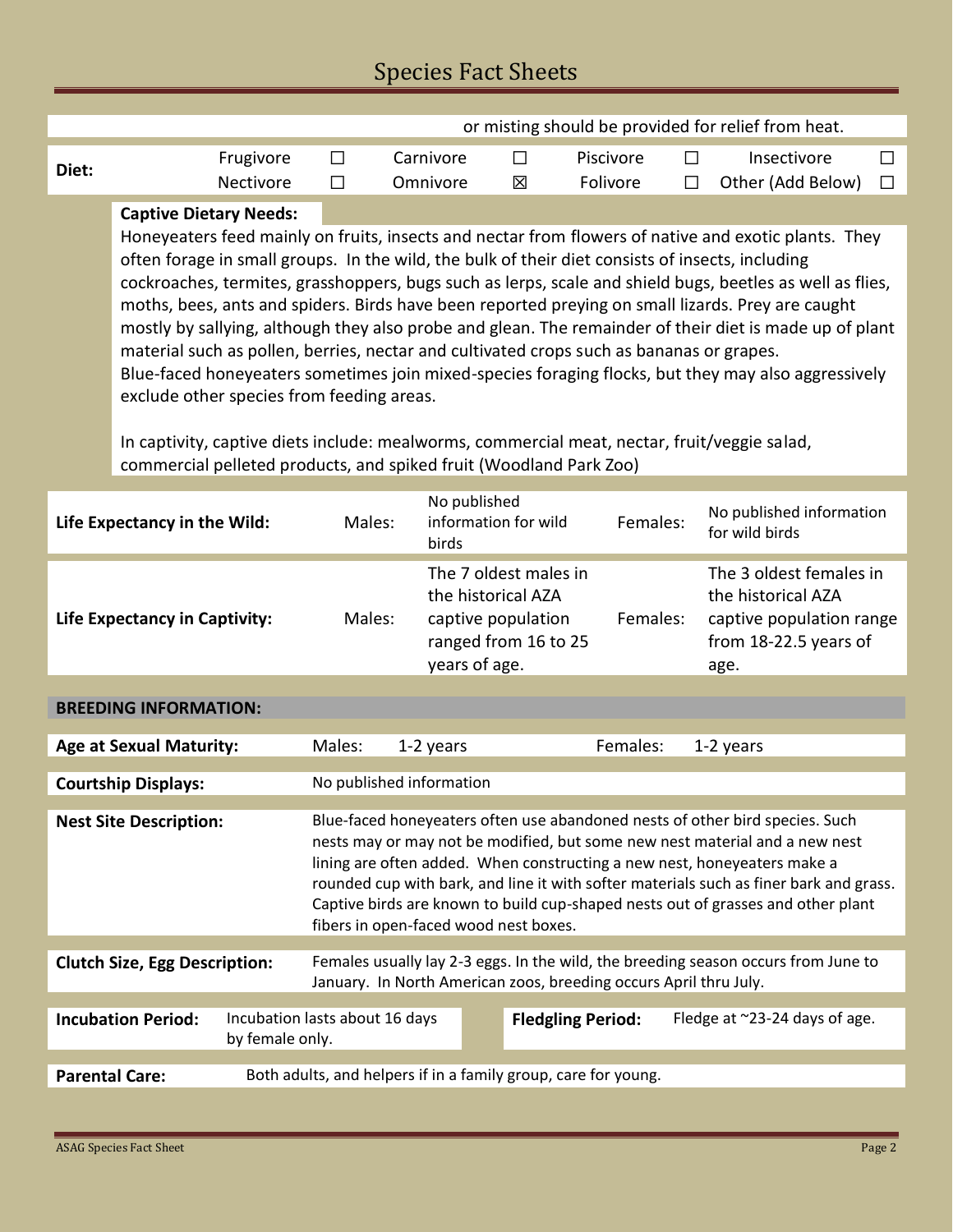| <b>Chick Development:</b>                                                                                                                                                                                                                                                                                                                                                                                                                                                                                                                                                                                            | Like those of all passerines, the chicks are altricial; they are born blind and covered<br>only by sparse tufts of brown down on their backs, shoulders and parts of wings. By<br>four days, they open their eyes, and pin feathers emerge from their wings on day six.<br>At fledging, juveniles resemble adults but have green-colored orbital skin. The skin<br>becomes blue as the birds age. |                  |  |                                                                                                                                                                                                                                                                                                                                                                        |                                                                                     |  |  |  |
|----------------------------------------------------------------------------------------------------------------------------------------------------------------------------------------------------------------------------------------------------------------------------------------------------------------------------------------------------------------------------------------------------------------------------------------------------------------------------------------------------------------------------------------------------------------------------------------------------------------------|---------------------------------------------------------------------------------------------------------------------------------------------------------------------------------------------------------------------------------------------------------------------------------------------------------------------------------------------------------------------------------------------------|------------------|--|------------------------------------------------------------------------------------------------------------------------------------------------------------------------------------------------------------------------------------------------------------------------------------------------------------------------------------------------------------------------|-------------------------------------------------------------------------------------|--|--|--|
| <b>CAPTIVE HABITAT INFORMATION:</b>                                                                                                                                                                                                                                                                                                                                                                                                                                                                                                                                                                                  |                                                                                                                                                                                                                                                                                                                                                                                                   |                  |  |                                                                                                                                                                                                                                                                                                                                                                        |                                                                                     |  |  |  |
| Social Structure in the Wild:                                                                                                                                                                                                                                                                                                                                                                                                                                                                                                                                                                                        |                                                                                                                                                                                                                                                                                                                                                                                                   |                  |  | Blue-faced honeyeaters form monogamous pairs and are known to be<br>cooperative breeders by forming extended family groups comprised of close<br>relatives- primarily offspring of various ages from previous years. Offspring<br>that remain with their parents often act as helpers and assist with raising<br>subsequent broods and defending the family territory. |                                                                                     |  |  |  |
| <b>Social Structure in Captivity:</b><br>Monogamous pairs, but in some circumstances, offspring (especially males)<br>can remain with the adults for several years. Maintaining same sex groups<br>(pairs, trios, etc.) has also been successful in several AZA institutions.                                                                                                                                                                                                                                                                                                                                        |                                                                                                                                                                                                                                                                                                                                                                                                   |                  |  |                                                                                                                                                                                                                                                                                                                                                                        |                                                                                     |  |  |  |
| <b>Minimum Group Size:</b>                                                                                                                                                                                                                                                                                                                                                                                                                                                                                                                                                                                           | 1 pair                                                                                                                                                                                                                                                                                                                                                                                            |                  |  | <b>Maximum Group Size:</b>                                                                                                                                                                                                                                                                                                                                             | Dependent upon exhibit<br>size, design and other bird<br>species sharing the space. |  |  |  |
| Compatible in<br><b>Mixed Species Exhibits:</b>                                                                                                                                                                                                                                                                                                                                                                                                                                                                                                                                                                      | Yes                                                                                                                                                                                                                                                                                                                                                                                               | <b>Comments:</b> |  | In some collections, honeyeaters have been maintained<br>with a wide array of bird species (lapwings,<br>kookaburras, pigeons/doves, ibis, lorikeets, waterfowl,<br>$etc.$ ).                                                                                                                                                                                          |                                                                                     |  |  |  |
| Large, well-planted aviaries are preferable. A space of 15'L x 15'W x 8'H might be<br><b>Optimal Habitat Size:</b><br>considered as a minimum in the author's opinion.                                                                                                                                                                                                                                                                                                                                                                                                                                               |                                                                                                                                                                                                                                                                                                                                                                                                   |                  |  |                                                                                                                                                                                                                                                                                                                                                                        |                                                                                     |  |  |  |
| Due to their gregarious nature, honeyeaters can be portrayed as "aggressive" and<br><b>Management Challenges:</b><br>antagonistic towards cage mates. However, more often than not, such interactions<br>typically do not lead to physical harm to other species. In the author's opinion,<br>honeyeaters are very effective "supervisors," and they can be successfully exhibited<br>with other bird species depending the size and design of the exhibit and the<br>temperament/tolerances of all species involved. When breeding, parents will dive at<br>and harass intruders to drive them away from nest site. |                                                                                                                                                                                                                                                                                                                                                                                                   |                  |  |                                                                                                                                                                                                                                                                                                                                                                        |                                                                                     |  |  |  |
| <b>ADDITIONAL COMMENTS:</b>                                                                                                                                                                                                                                                                                                                                                                                                                                                                                                                                                                                          |                                                                                                                                                                                                                                                                                                                                                                                                   |                  |  |                                                                                                                                                                                                                                                                                                                                                                        |                                                                                     |  |  |  |
| Click here to enter text.                                                                                                                                                                                                                                                                                                                                                                                                                                                                                                                                                                                            |                                                                                                                                                                                                                                                                                                                                                                                                   |                  |  |                                                                                                                                                                                                                                                                                                                                                                        |                                                                                     |  |  |  |